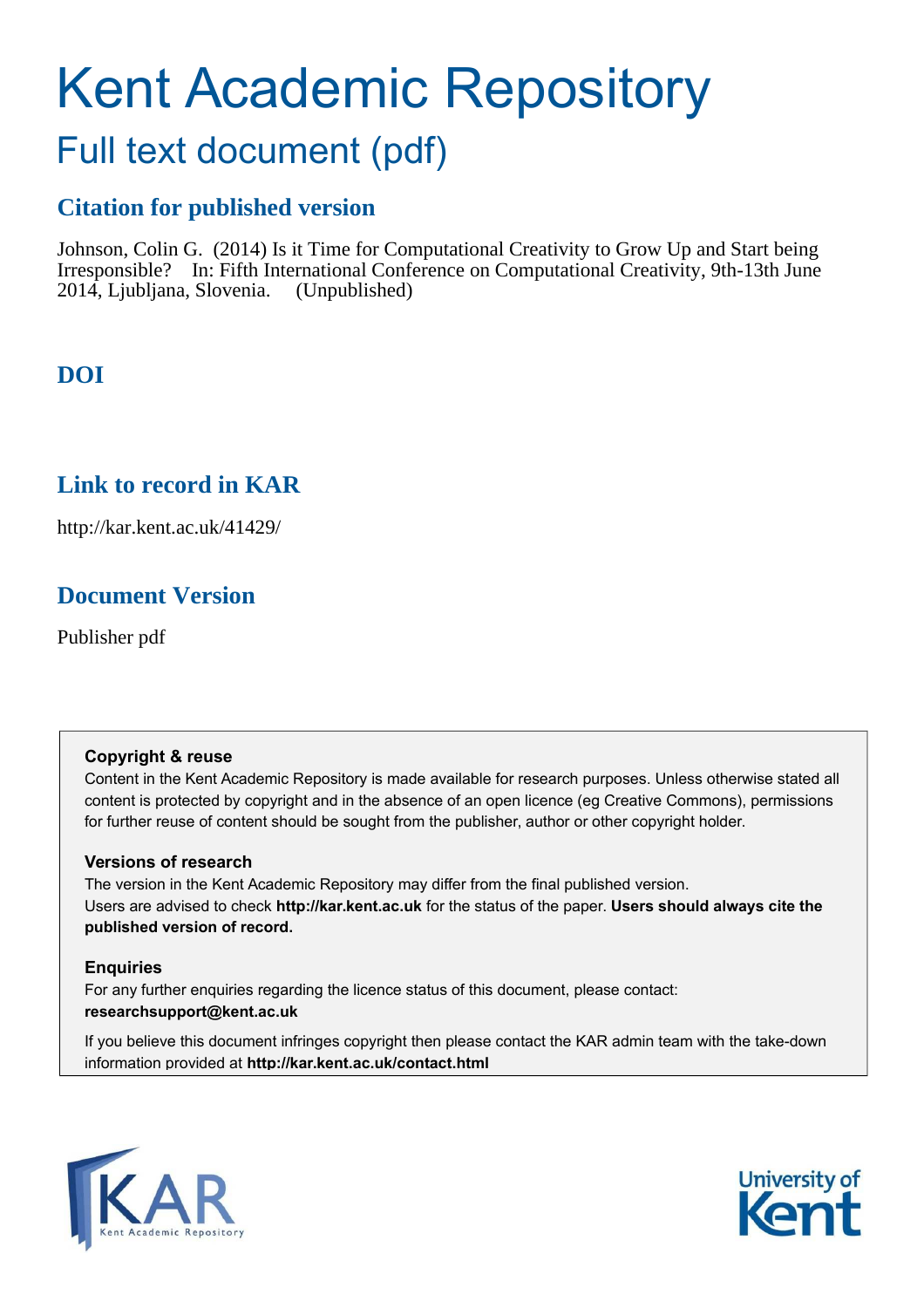## Is it Time for Computational Creativity to Grow Up and start being Irresponsible?

Colin G. Johnson

School of Computing University of Kent Canterbury, Kent, UK C.G.Johnson@kent.ac.uk

#### Abstract

A recent definition of computational creativity has emphasised that computational creativity systems should "take on certain responsibilities" for generating creative behaviour. This paper examines the notion of responsibilities in that definition, and looks at a number of aspects of the creative act and its context that might play a role in that responsibility, with an emphasis on artistic and musical creativity. This problematises the seemingly simple distinction between systems that have responsibilities for creative activity and those which support or provide tools for creativity. The paper concludes with a discussion of an alternative approach to the subject, which argues that the responsibility for creative action is typically diffused through a complex human/computer system, and that a "systems thinking" approach to locating computational creativity might ask better questions than one that tries to pin creative responsibility to a particular agent.

### Introduction

A recent paper by Colton and Wiggins (2012, p21) gives a succinct definition of computational creativity as "the philosophy, science and engineering of computational systems which, by taking on particular responsibilities, exhibit behaviours that unbiased observers would deem to be creative. Compared to earlier attempts to define this area, this definition is notable because it does not define computational creativity with regard to human creativity.

By contrast, earlier definitions have been grounded in comparisons with human creative behaviour. For example, Ritchie (2007, p69) grounds his list of criteria for attributing creativity to a computer program thus: "A central assumption here is that any formal definition of creativity must be based on its ordinary usage; that is, it must be natural and it must be based on human behaviour.". Furthermore, an earlier overview by Colton, de Mántaras and Stock (2009, p11) begins with the statement that, "At its heart, computational creativity is the study of building software that exhibits behavior that would be deemed creative in humans.".

In this paper I will explore a specific phrase in the definition— "taking on particular responsibilities" which is the main difference with previous definitions. I would like to explore where these "particular responsibilities" might sit in the creative process, and how the use of computers might change our idea of where that responsibility might sit. In particular, my focus will be on artistic and musical creativity, though there may be implications for other creative areas.

Who/what is "responsible" for a particular creative artistic act? We can argue that there are a number of things that share this responsibility (here we frame these in the context of a human artist):

- The artist themselves, their actions and patterns of behaviour.
- The artist's motivation to create the work.
- The background knowledge that the artist has acquired through life, which reflects their general cultural background and specific things that they have encountered or learned.
- The context in which they are making the work.
- The materials that they are using to make the work. In particular, the "resistance", "grit" and "grain" offered by some materials, which can provide new material that can be serendipitously exploited by the artist.

It is commonly seen as the first of these as the action that takes on "responsibility" for the artistic creation. However, when we try to pin down why this is so, we might start by arguing that had the artist not decided to carry out that particular behaviour, to decide not to create that particular work, then the work would not exist. But, the same argument can be applied to the other items on the list: had the artist not had the relevant background knowledge, or had the material worked in a different way, and so on, the work would not have been capable of being created. We can, of course, take this argument to ludicrous extremes—part of the responsibility for the art being the artists own existence, etc.

Indeed, this is not just an intellectual exercise; determining the responsibility (or credit) for a creative act is important for legal arguments concerning intellectual property rights. McGregor (2014) has recently argued that the legal arguments around creativity might provide a framework for considering computational creativity; along similar lines, Koza (2010) has argued for the use of patentability as a criterion to determine when an AI system is creating artefacts that require "human-competitive" levels of intelligence.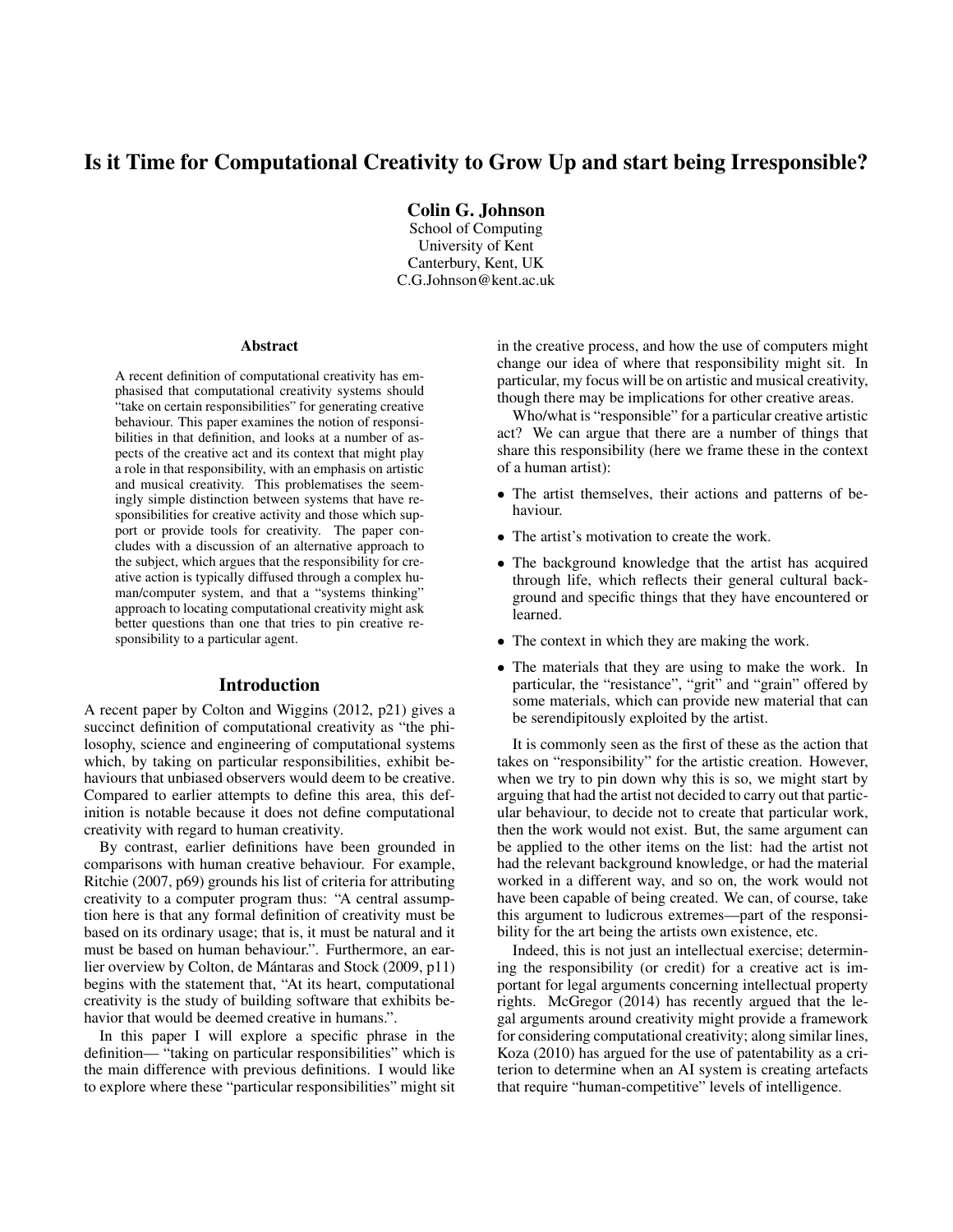We might stop at a "proximate" cause as being the primary point at which the responsibility lies. But, what is the proximate cause? We might argue that the immediate actions of making the art are the artist's behaviours, in putting pencil to paper in a particular way. But, even at such a proximate level, we can see that that activity interacts closely with the artist's motivation, and that during the time-span of creating even a single, simple piece of work there might be a complex interaction between motivation and action.

So, where is the computer in all of this? I have argued elsewhere (Johnson, 2012) that computational creativity research has focused too much on the role of the individual creator, favouring the view of the creative "romantic hero" over forms of creativity that are based on collaboration or the mediation of interaction. In this paper I would like to argue further that the nature of computer-grounded artistic creativity makes assigning this responsibility even harder than it would be for traditional artforms.

The remainder of this paper splits into three sections. The first is concerned with the role of materials, and in particular whether computational artistic and musical materials present a particular challenge for making the distinction between passive tools/materials and active agents to which creative responsibility can be ascribed. The second is an examination of context and background, and considers, through examples of search-based art and semantic mass, whether these can be considered to have any responsibility for the creative action. Finally, a concluding section examines whether a better way to examine this is through a "systems thinking" view, rather than a view based on the notion of responsibility.

#### Materials

What is an artistic material, or an artistic tool, and how does it differ from something that plays a collaborative role in artistic creation? For traditional artworks, the distinction is clear. For example, an artist uses a tool such as a pencil to create their art, a musician uses an instrument to create a piece of music. Part of an artistic training is to learn to "master" such tools; to learn how to realise artistic intents through the coordinated use of perception, thought and the manipulation of tools. But, even at the level of simple physical tools, there is some level of interaction between the tool and artistic creation—part of the study of a particular artistic medium is learning its constraints, and learning how to make adaptations when a particular intentional action does not realise the intended aim.

Certain computational artistic media and tools make this distinction between passive tools and media that are manipulated by an artist or musician, and participants that take an active (creative?) role in the artistic creation. Rowe (1993) has discussed a continuum of interactive computer music systems, ranging from simple action-response systems where a performer makes a physical gesture and generates a consistent sound, to systems which listen and make sound as an autonomous and equal participant in a musical interaction. An example of the latter might be the *Voyager* system (Lewis, 2000); these ideas have been taken further by Paine (2002).

We would probably consider something to the latter end of the continuum to sit comfortably within definitions of computational creativity such as that discussed at the beginning of this paper. Whilst a system of that kind might always perform within an interactive context with other (human or computer) performers, it is "responsible" for holding up its own end in the music being produced, and "creating" music that is sensitive to the current situation. There are multiple "responsible" agents involved, and nothing playing the role of "mere tool".

But, when we look at systems towards the middle of that continuum, the allocation of creative responsibility becomes murkier. For example, consider the LIES system by Sanfilippo (2012). This consists of a number of acoustic feedback loops, which initially create sounds by creating positive feedback cycles that can start from tiny fluctuations in the performance environment. These are modified by a large number of digital filters and feedback networks. The performer interacts with this system by adjusting the parameters of the various filters and intensity of the feedback system.

What is *responsible* for the final creative output in this system? The interaction between human and machine is complex and at times incomprehensible to the human; the performance mode is one where the human sometimes tries to control the sound being generated to bring it into line with a desired sound (sometimes successfully, sometimes not), sometimes just letting the sound unfold without interference, and sometimes to explore the effect of parameter changes with, depending on context, a greater or lesser understanding of the likely effects. Certainly, the system generates a decent amount of the creative material here, with the human sometimes (importantly—not all of the time) being unable to shape the system's outputs in any comprehensible way.

The systems view of this creativity is articulated well by the creator of the system: ". . . the human and machine are considered as inseparable: two autonomous entities which, unavoidably, will influence each other, creating a unique meta-system made up of these two elements. The human and the machine establish a dialectics, a *talking through the other*, with no attempts of subordination, creating a performance which is the result of their cooperation, where, thus, the performer creates *together* with the machine." (Sanfilippo, 2012).

Is this a computational creativity system? All of the sounds are coming from the system (but, the same is true for a piano). The human would not be able to make the work without the machine (but, the same is true of an artist without a pencil or whatever). Nonetheless, the computer/electronic system seems to be playing a stronger creative role in this interaction than that. Perhaps part of this is that the human is sometimes reacting to the outputs of the computer system as much as they are trying to shape it.

### Contexts and Background Knowledge

In the list towards the beginning of the paper, we identified the background knowledge of the creator, and the context in which they were working in, as other things that could form part of what is responsible for a particular creative action or outcome.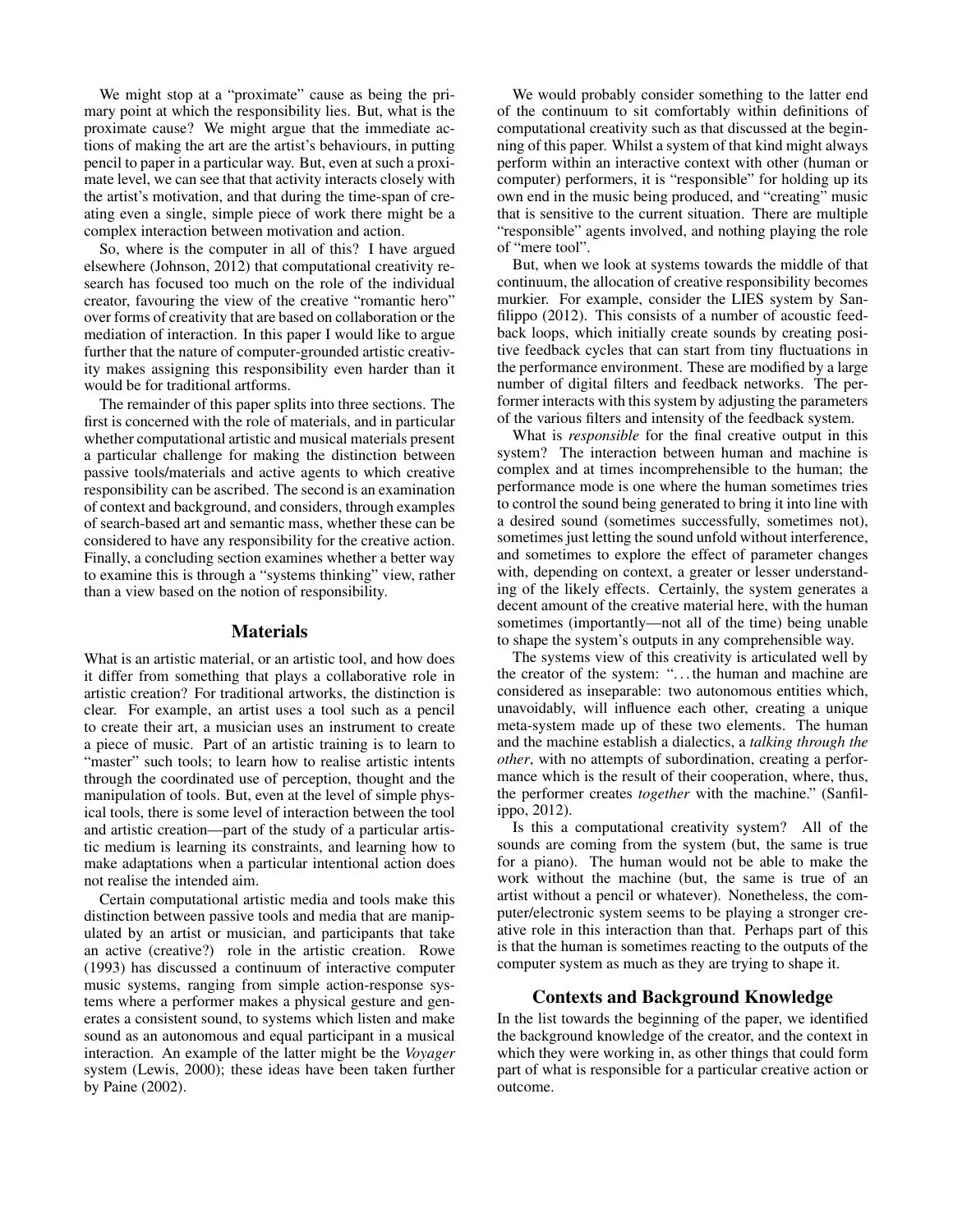Where is this background knowledge in a computational creativity system? In many cases it has been included as a part of the basic architecture of the system: for example, in Cohen's AARON system (Cohen, 1995), its figurative works are generated from parameterised algorithms that describe the basic figurative structures that are used to create the work. Other work draws on internet search algorithms as a way of accessing a background of knowledge (Johnson, 2013).

Can a way of accessing information, enabled by a technology, become part of the creative responsibility that a computer system provides to a creative activity or outcome? To what extent does the choice to use a complex, unpredictable computational technique in creating a work of art mean that that artwork has had a creative contribution from the computational system?

Let us consider a specific example. The image in Figure 1 is created by using the well-known Google image search functionality to search for images related to the word "secure" (filtered for images of a certain colour palette). If I choose to exhibit this as an artwork, where does the responsibility for the creative decisions sit? With me, alone? But I have hardly done anything! With the Google information retrieval system? With the people who have provided images for the system?

One role that computer systems—not just individual computers, but networked collections of computers with an associated infrastructure of information gathering and information retrieval—might play is to facilitate whole new areas of creativity. For example, the existence of vast online collections of images, together with technology of evergrowing sophistication to search and group such images by their meanings, facilitates a way of creating artworks that we might describe as *semantic mass*, where large collections of related information are gathered together and displayed.

Consider an example such as Jennifer Mills's work *What's in a Name?* (Figure 2), consisting of a large number of postcard-size paintings, each of which represents a person with the name "Jennifer Mills", gained from a search on Facebook. Is this work an artist's reflection on the ready ability to track down all of these people using the computer system, or is this a piece of collaborative creativity between the artist and that system? Even if it is not, does the system bear any "responsibility" for the artwork—any more than the paintbrush used to create the work?

Manovich (2002) has made related observations, that a technology can, by facilitating a change in the speed or scale of a process, create something which an observer might see as a genuinely new system. This can be seen by contrasting the Mills piece with comedian Dave Gorman's pre-websearch project *Are You Dave Gorman?*, where he tracked down a large number of people with the same name has him (Gorman, 2001). The Gorman project is focused on the labour of making the connections; the Mills piece on its effortlessness.

A number of artists and musicians have chosen to deliberately divest themselves of the responsibility of making creative choices in their art. Perhaps the best known of these is John Cage, who created musical/theatrical works based on chance processes or on transcoding (Manovich, 2002) nonmusical objects. An example of the latter is *Atlas Eclipitcalis*, where star-charts were transcribed onto music staff paper, with stars representing notes, and the resulting music performed. By refusing the composer's traditional "responsibility" to decide (at a detailed level) where the notes go on a page, where has "responsibility" for the artwork gone? Perhaps an argument can be made that the responsibility has been abstracted to a higher level—that the details of the notes "don't matter", but the choice of star maps, rather than any any other printed material, is where the creator has chosen to vest his responsibility. A version of this argument has been made by Xenakis (1992), presenting a form of music in which the composer manipulates large-scale parameters of generative algorithms, rather than details.

There is a connection too, to the ideas of Goldsmith (2011), who has discussed the idea of "ostensive creativity", i.e. a means of being creative by "pointing at" material in the world, or organising it in a way that makes us see it afresh. Internet search based art can be seen as a form of this. But, who is doing the pointing?

Again, we are drawn back to a system view of the idea of creative responsibility. All of these components have some bearing on the final creative activity, and it is their interactions that lead to creativity happening, rather than one playing a responsible role and the others a supporting role.

### **Conclusions**

At first it seems easy to distinguish between a system that is a tool that can be used in the aid of creative action, and one that takes on the responsibility for the creative act itself. However, when we look at complex, resistant artistic materials, systems containing complex interactions between humans and computers, and the kinds of human creativity and relational creativity that depend irreducibly on computers or networks of computers, then the distinction between a responsible creative agent, a creativity support system, and the more complex kind of tool become rather blurred.

It is easy to understand why the idea of responsibility finds its way into a definition of computational creativity. There is always a sneaky suspicion in a system involving interaction between humans and computers that all of the creativity is "coming from" the human (even when that human demonstrates surprise at the output from the system!). There is also the desire to distinguish creative systems from "mere tools". It is fairly clear that this can be done, up to a point, but the point at which tools slip over from being passive to being an active player in the creative process is a rather vague one.

Indeed, it is precisely because computers can be used to build complex, interactive, indeterminate systems that this distinction starts to become more problematic. Indeed, it is perhaps naive to assume that even in traditional noncomputational artistic and musical creativity that a simple distinction can be drawn between individuals responsible for their creative action and the tools and concepts that they make use of. After all, reams of pages are written that attempt to explain why a particular artistic action was done by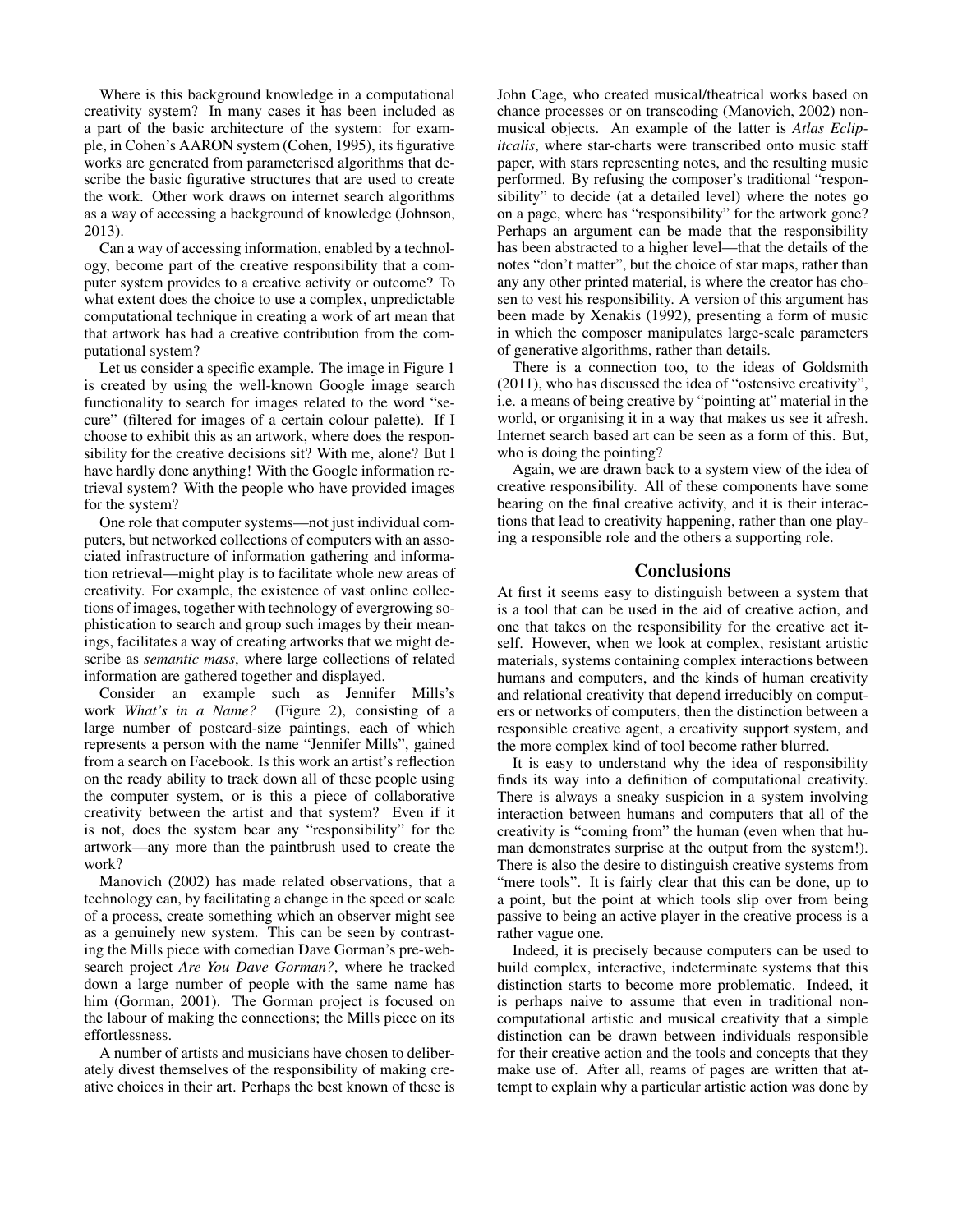

Figure 1: Google image search result for the word "secure".



Figure 2: Extract from *What's in a name?*, Jennifer Mills, 2009-11.